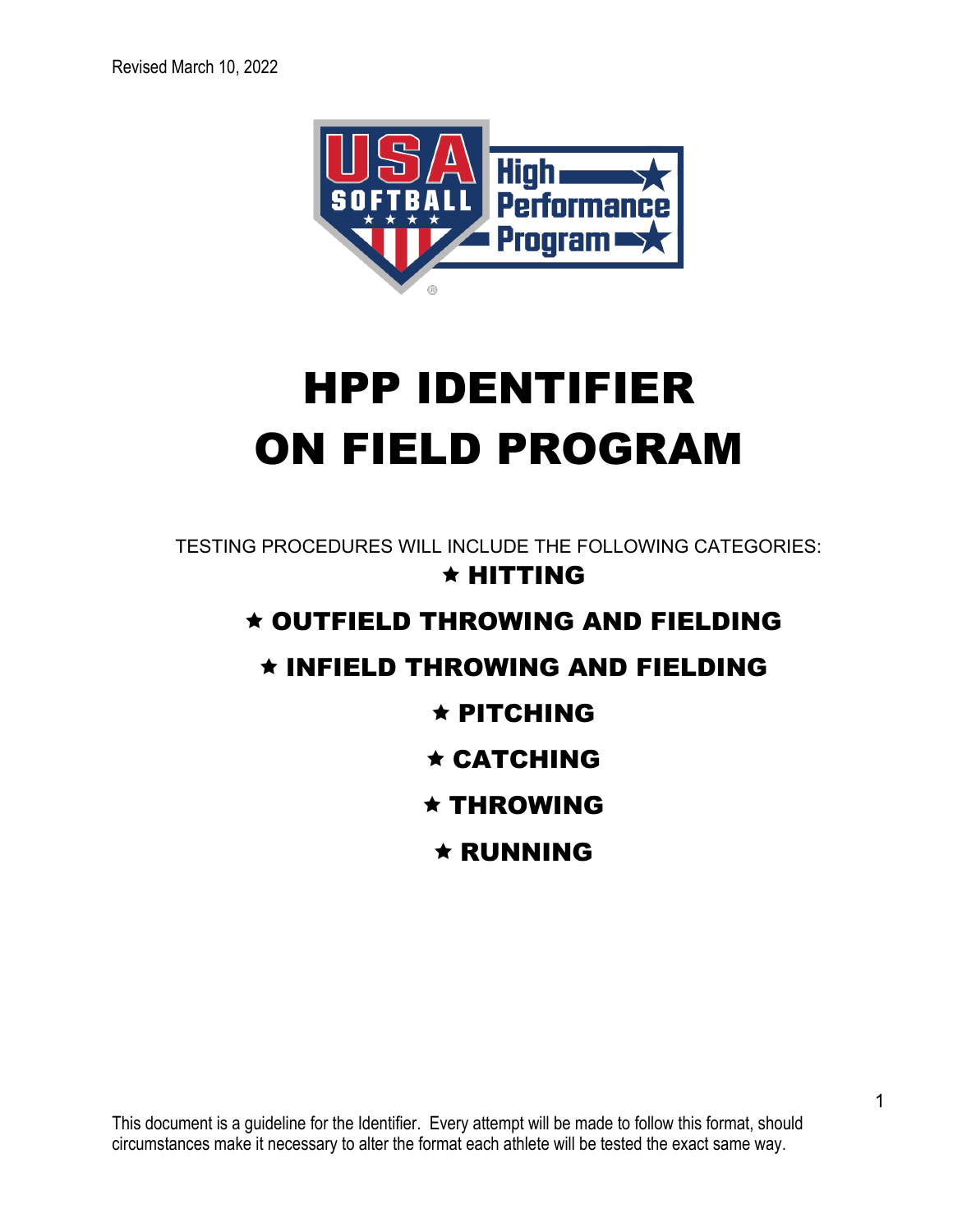# TIME SCHEDULE

Registration: 2 people

 $\star$  Available to answer any questions about the HPP, provide great customer service, provide excitement for the athlete's involvement in our program.

**8:00am** – athletes arrive / check in process

- $\star$  Athletes will be responsible for warming themselves up and being ready to go by 9am
- ê Athletes will be given a location to meet at 9am based on position/last name/number of athletes

**9:00am** –

**Field/Area 1: Field/Area 2: Field/Area 3:** Outfield Drills **Throwing** Throwing Hitting

Infield Drills **Timed Running** Pitching/Catching

# **Identifiers & Coaches**

#### **Field/Area 1:**

- $\star$  2 Coaches for fungo/ball collector
- $\star$  Minimum of 2 Identifiers with defensive knowledge

#### **Field/Area 2:**

ê Running/Throwing: 1 coach and 1 identifier working together to collect time/mph and evaluate

#### **Field/Area 3**:

- $\star$  2 coaches with ability to throw front toss
- $\star$  2 identifiers with hitting/slapping knowledge

We will do Primary Positions first except for Pitchers and Catchers then we will move to Secondary Positions

Once all the fielding, running/throwing, and hitting is done Pitchers/Catchers will be evaluated

\*These numbers are at minimum! The more hands the smoother the event will go.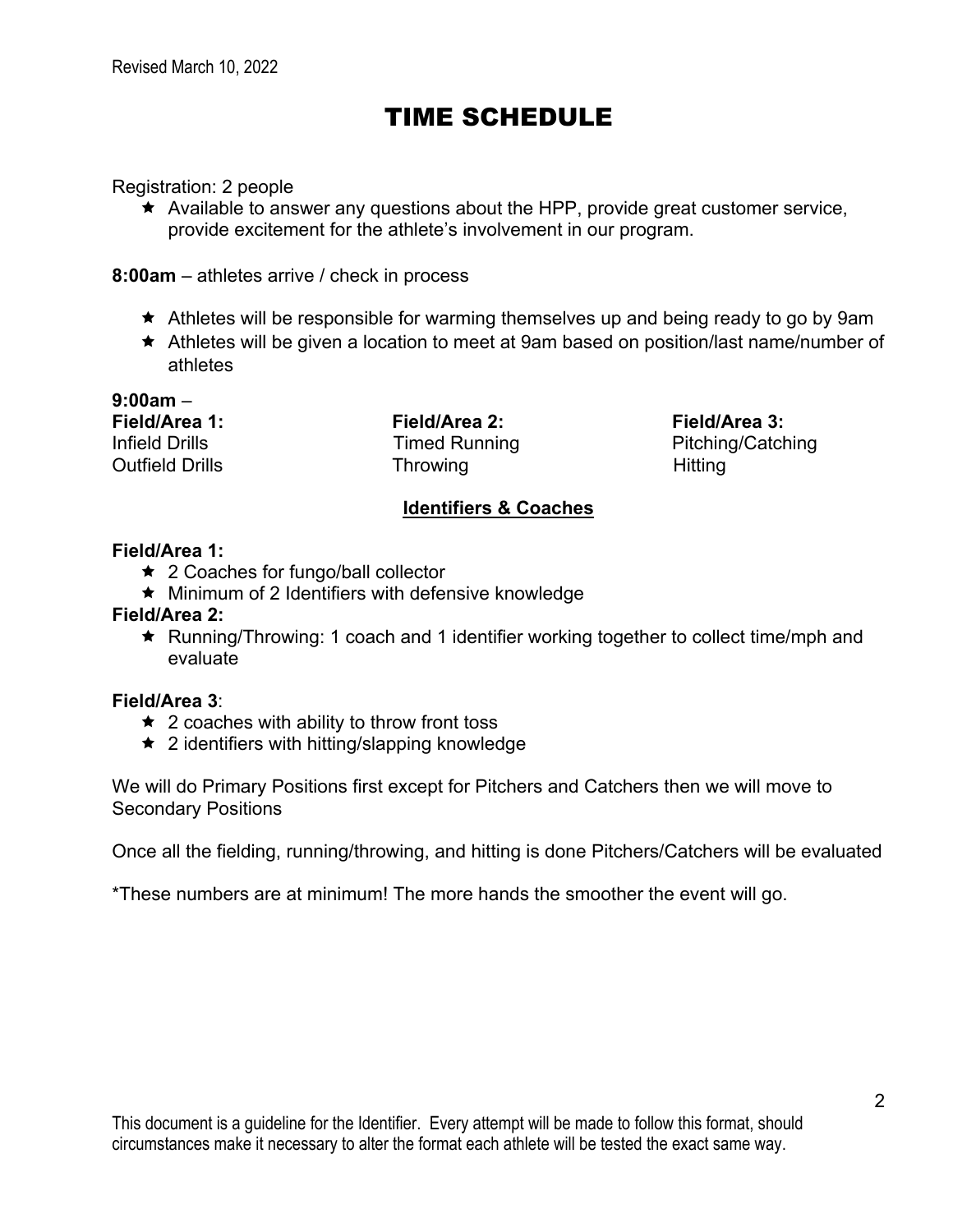# **EQUIPMENT**

- ★ 9 Buckets of Balls (228 Balls)
- $\star$  19 Dozen Balls
- ★ 4+ Pocket Radars with Tripods
- $\star$  2+ Stopwatch
- $\star$  4 Bow-nets 4 pitch screens and 4 catch nets
- $\star$  2+ tee's
- $\star$  6 cones
- $\star$  Tape Measure
- ★ Speed Sensors

# **GENERAL PLAYER INFORMATION**

- All players need to pick their primary and secondary positions:  $1)$ 
	- $\star$  Pitchers
	- $\star$  Catchers
	- $\star$  Outfield
	- First base, Second base, Third base, or Shortstop

# 2) THEY CAN BE IDENTIFIED FOR ONLY ONE (2) POSITIONS

 $3)$ You can only be identified for the positions you signed up for!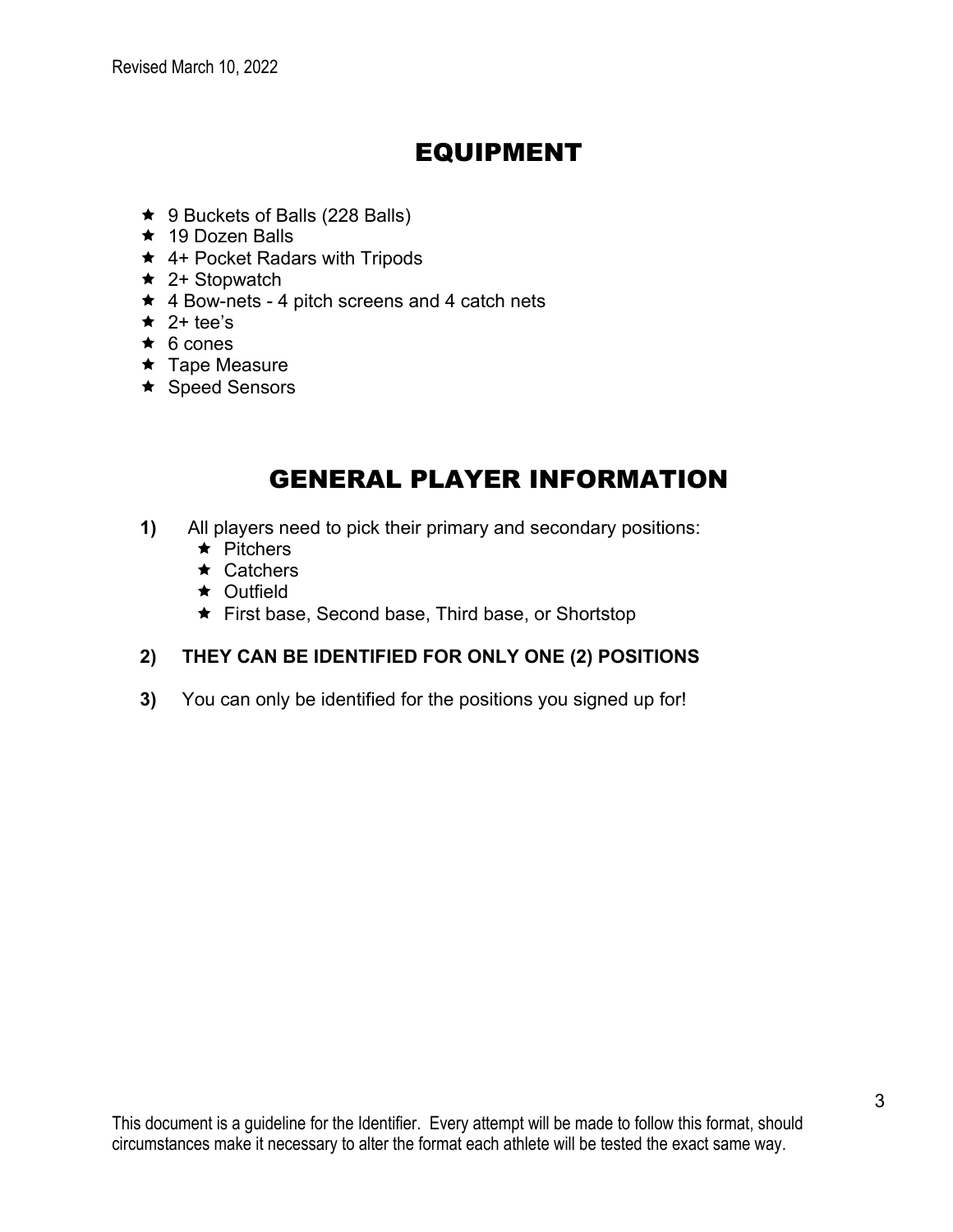# HITTING

### FIELD LOCATION:

 $\star$  On field

#### EQUIPMENT:

- ★ Tee's, 2 Pitch Net, 2 Catch Net, Pocket Radar with Tripod
- $\star$  Bat/Helmet Players bring their own

#### DIRECTIONS:

- $\star$  Soft Toss Pitcher at 35 ft.
- $\star$  Pitch belt high and down the middle
- $\star$  Each player receives 8 swings and/or slap swings, and 3 bunts
- $\star$  Each player will get 4 swings off the tee for exit speed into net
- $\star$  During hitting, place fielders in outfield to shag balls

#### RECOVERY TIME:

 $\star$  Between tee work and soft toss hitting.

SCORES:

ê **1= developmental, 2= average, 3= great hitter, Best Score for exit speed off tee**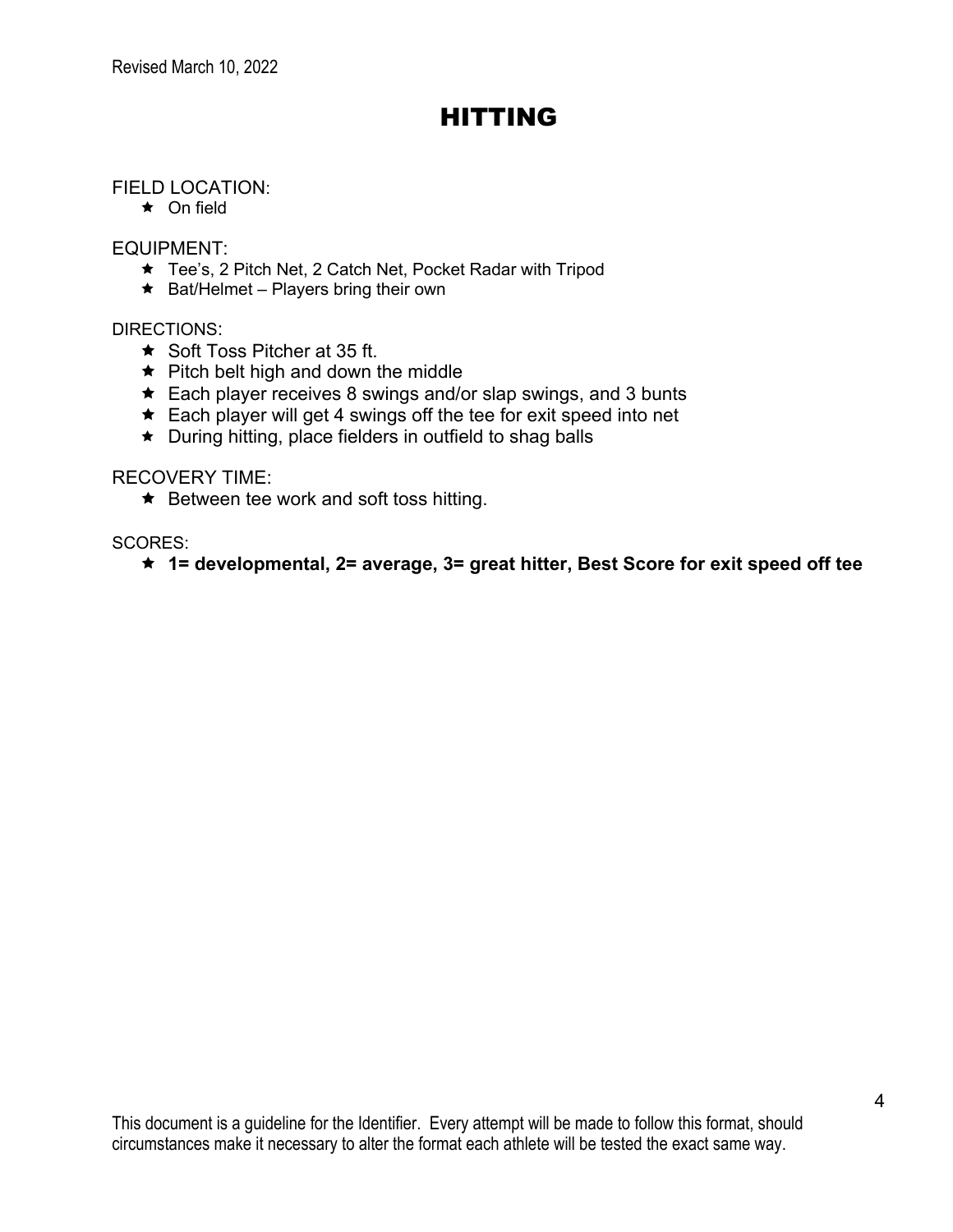# OUTFIELD TEST

### FIELD LOCATION:

 $\star$  On Infield

#### EQUIPMENT:

- **★ Fungo Hitter**
- $\star$  Buckets
- $\star$  Balls

#### DIRECTIONS:

- $\star$  Outfielders to go to center field
- $\star$  Players will receive 6 balls
	- $\circ$  2 Ground balls right at them throw to home
	- $\circ$  1 Ground ball to LF gap Throw to 3b
	- $\circ$  2 Fly ball to right at them Throw home
	- $\circ$  1 Fly ball in RF gap throw to 2b.
- $\star$  Players will throw to fielders at bases.

#### SCORING:

- $\star$  Rate each player 1 4 with 4 being the best on overall outfield ability.
	- o **1 = Developmental**
	- o **2 = Below average accuracy, velocity, range coverage**
	- o **3 = Average accuracy, velocity, range coverage**
	- o **4 = Great accuracy, velocity, range coverage, one-hop, on-line**

This document is a guideline for the Identifier. Every attempt will be made to follow this format, should circumstances make it necessary to alter the format each athlete will be tested the exact same way.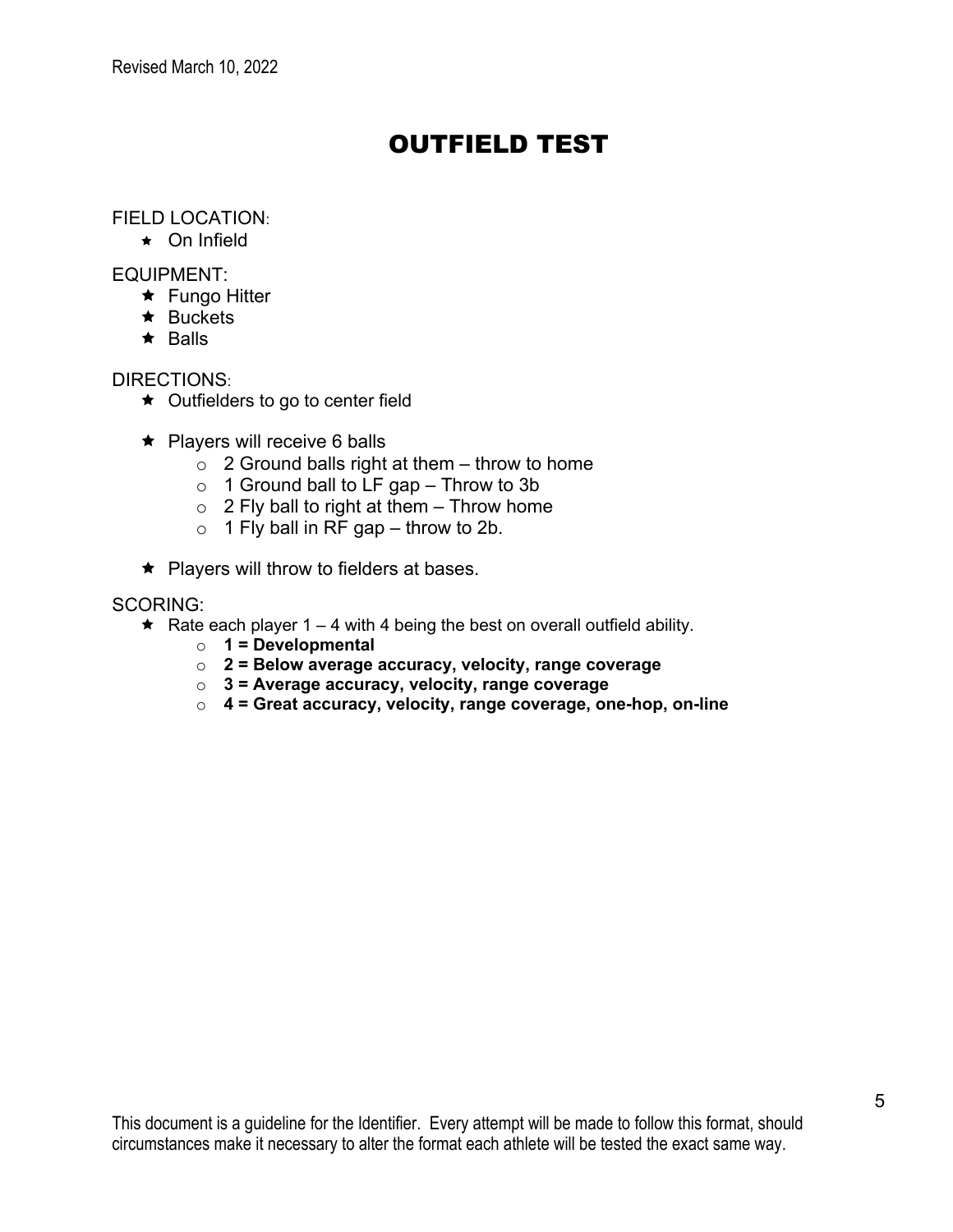# INFIELD TEST

### FIELD LOCATION:

 $\star$  On field

#### EQUIPMENT:

- $\star$  Balls
- $\star$  Fungo Hitter

### LAYOUT:

 $\star$  Players choose the position they signed up to try out for.

#### DIRECTIONS:

- $\star$  Hit to one player at a time use other player at each position to receive throws (Alternate)
- $\star$  Each position throws as follows:

**First base:** 2 throws to 2B (complete double play), 2 balls received through the gaps with throw to 3B (to identify range), 2 bunted balls received down line with throw to 1B

**Second base & Shortstop:** 2 throws to 1B, 2 throws to 2B (complete double play), 2 balls received playing in with throw to home and on the run to 1B **Third base:** 2 throws to 1B, 2 throws to 2B (complete double play), 2 bunted balls received down line with throw to 1B

#### SCORING:

- Rate each player 1 4 with 4 being the best on overall infield ability.
	- o **1 = Developmental**
	- o **2 = Below average accuracy, velocity, range coverage**
	- o **3 = Average accuracy, velocity, range coverage**
	- o **4 = Great accuracy, velocity, range coverage, one-hop, on-line**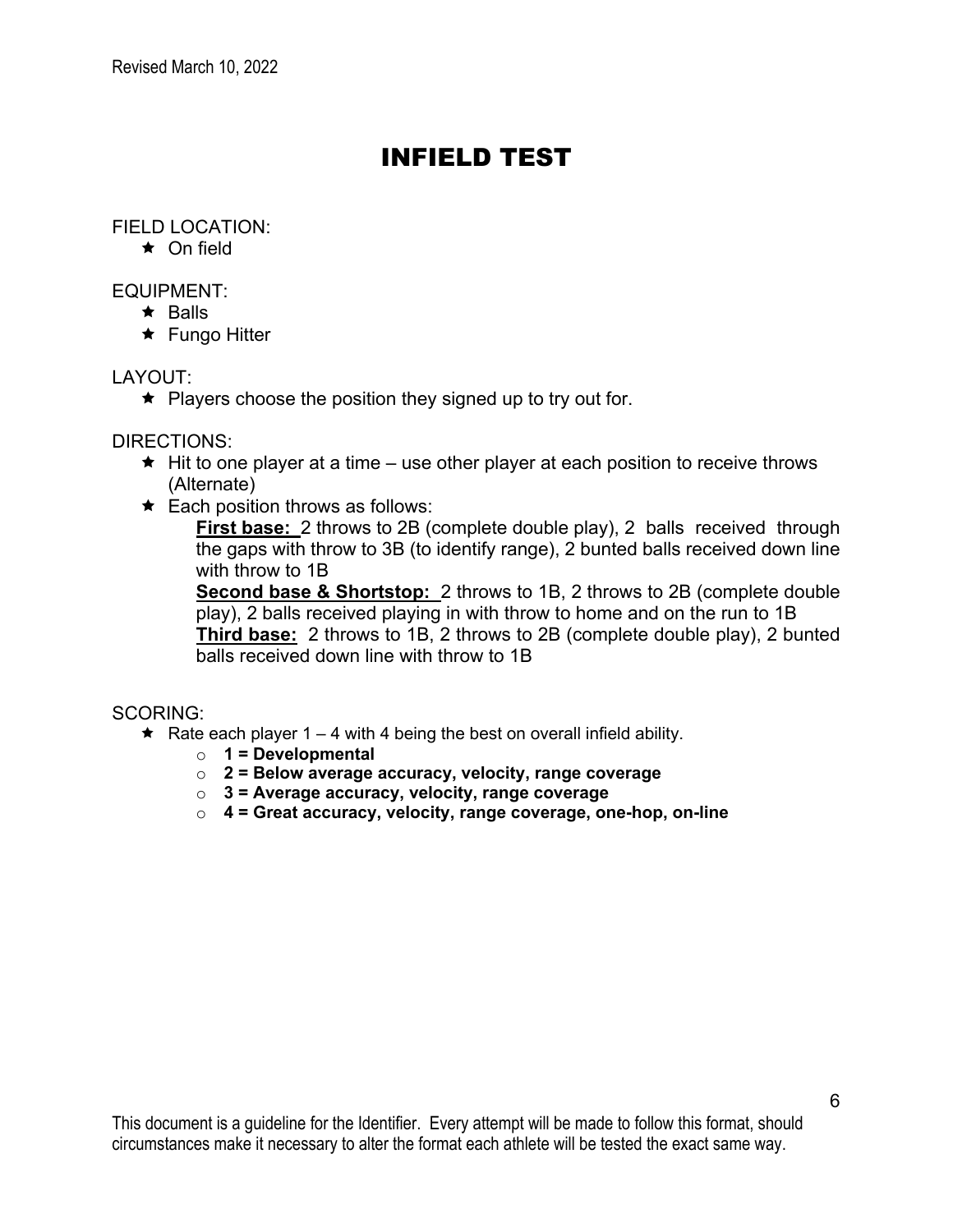# PITCHING TEST

# FIELD LOCATION:

 $\star$  Bullpen Area

#### EQUIPMENT:

- $\star$  Pitching Rubber set 43 ft from home plate
- $\star$  Home Plate
- $\star$  Balls
- **★ Pocket Radar**

LAYOUT:



DIRECTIONS:

- $\bigstar$  Pitchers throw to a catcher that is at the tryout
- $\star$  Will throw 3-5 of their best pitches (5 of each)
- $\star$  Ask the pitcher what they throw and record on their evaluation note best pitch.
- $\star$  Pitcher throws 5 balls of each pitch identifying the location before each pitch.

# SCORING:

- ê **For each pitch thrown record the following:**
	- o **Speed**
	- o **Hit locations**
	- o **Movement**
- ê **Overall Ranking of 1 – 3; 3 being the BEST**
- ê **1= missed location, 2= right side of plate to high/low, 3=hit spot**
- ê **1=no movement, 2=average movement, 3=great movement**

This document is a guideline for the Identifier. Every attempt will be made to follow this format, should circumstances make it necessary to alter the format each athlete will be tested the exact same way.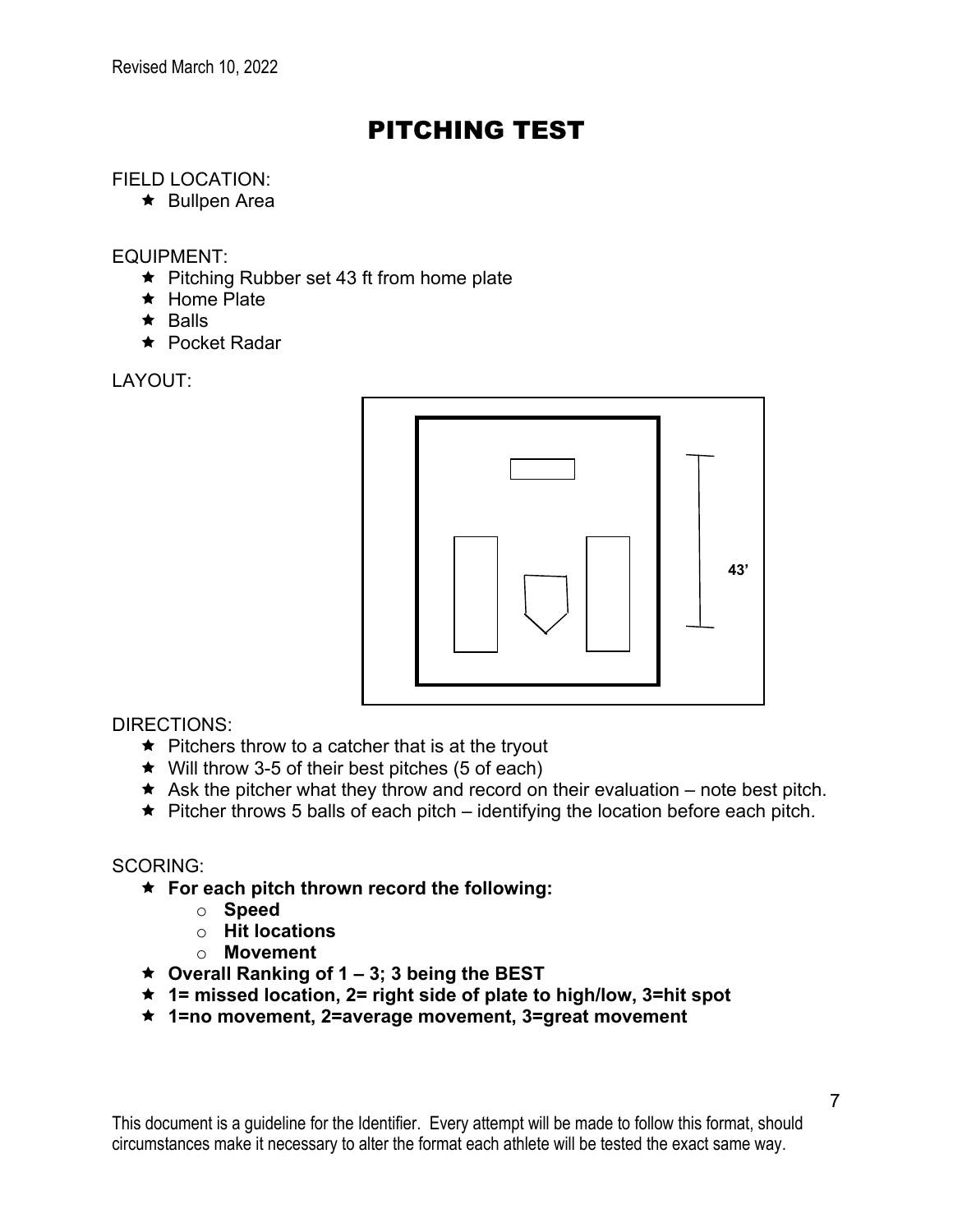# CATCHING TEST

#### FIELD LOCATION:

- $\star$  Catchers will be evaluated while catching pitchers
	- 1) Fielding
	- 2) Blocking and receiving

Note: Catchers will do their pop times once the pitcher they catch is done throwing to them

EQUIPMENT:

- $\star$  Balls
- $\star$  Stopwatch
- **★ Pocket Radar**
- $\star$  Catching Gear (Players will bring their own)

#### LAYOUT:

 $\star$  Catchers will get 4 throws to second for pop time

#### SCORING:

- ê **Overall Ranking of 1 – 3; 3 being the** *BEST*
- ê *1= developmental, 2= average, 3=top skill*
- ê *Best Pop-Time Score*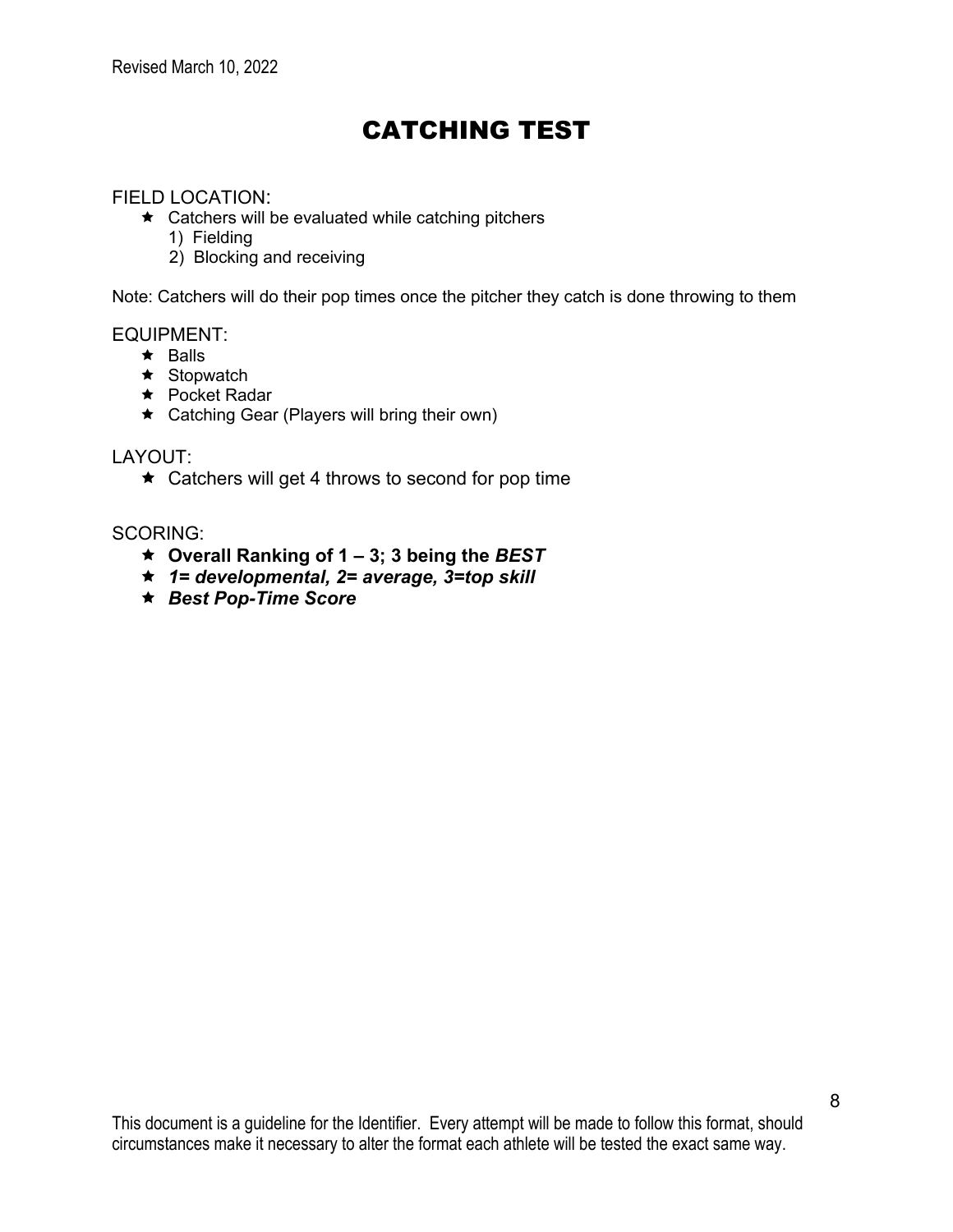# THROWING TEST

#### DIRECTIONS:

- $\star$  Use one side of the field to evaluate 4 throws to targets from predetermined distance.
- $\star$  5-10 Yards from Catch Net
- $\star$  They will throw into the net with a Pocket Radar on Tripod behind it
- $\star$  Pop Time will be Recorded

# FIELD LOCATION:

 $\star$  On Field

EQUIPMENT:

- **★ Pocket Radar**
- $\star$  Tape measure

# LAYOUT:

 $\star$  Throw line will be marked with a set target at the distance listed above.

DIRECTIONS:

 $\star$  Player will throw all 4 balls in a row with Best Time Recorded

SCORE:

# ê **Recorded speeds**

\*Accuracy will be evaluated during the defense portion